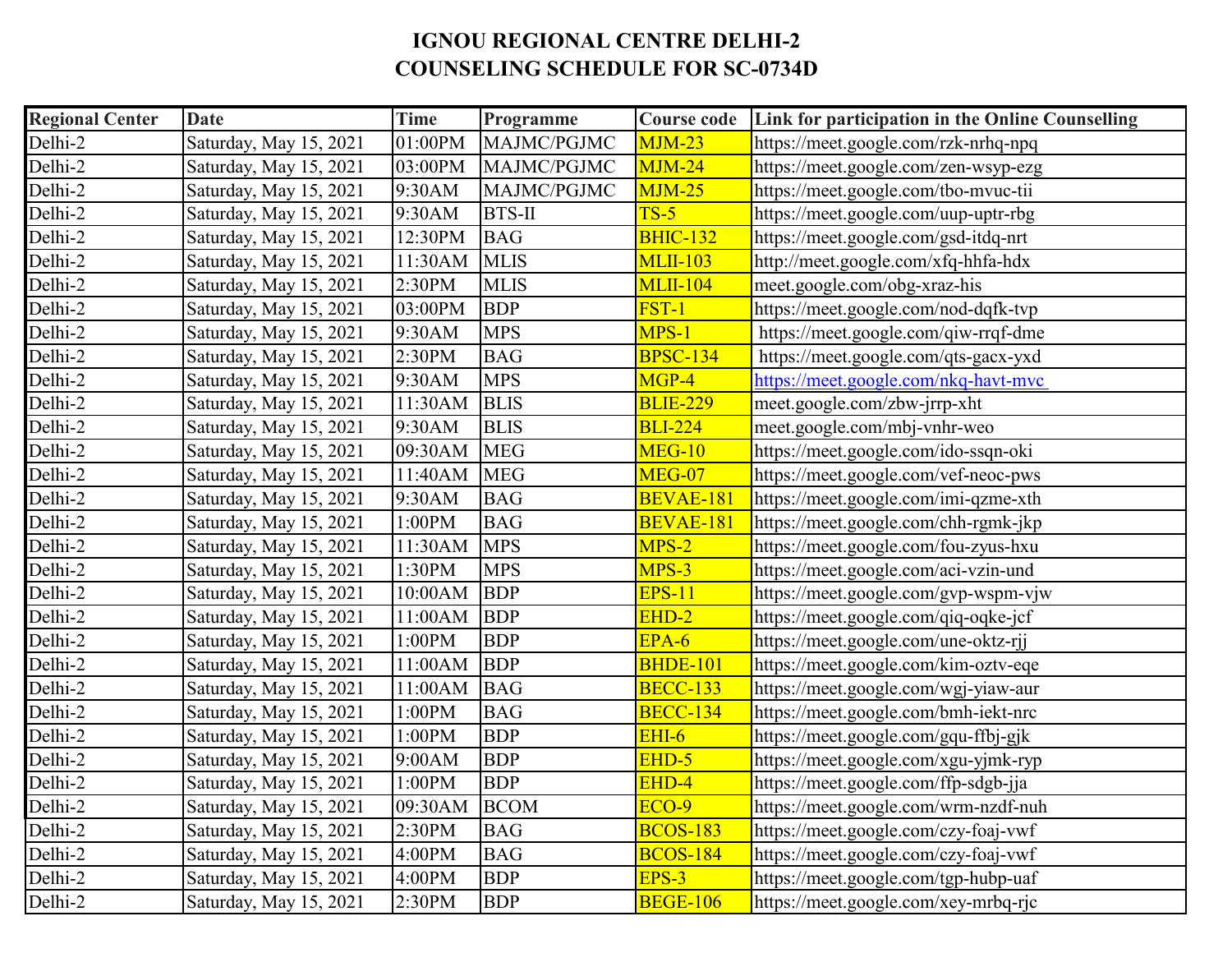| Delhi-2 | 15, 2021<br>May<br>Saturday, | 110:5<br>⊥AM ∴ | <b>DECE</b> | <b>DECE-II</b>               | https:/<br>//meet.google.com/bim-zkpv-scn |
|---------|------------------------------|----------------|-------------|------------------------------|-------------------------------------------|
| Delhi-2 | 15, 2021<br>Mav<br>Saturday, | 9:30AM         | <b>BDP</b>  | <u> 2-101</u><br><b>BRDE</b> | https://meet.google.com/hkf-mtnu-meg      |
|         |                              |                |             |                              |                                           |